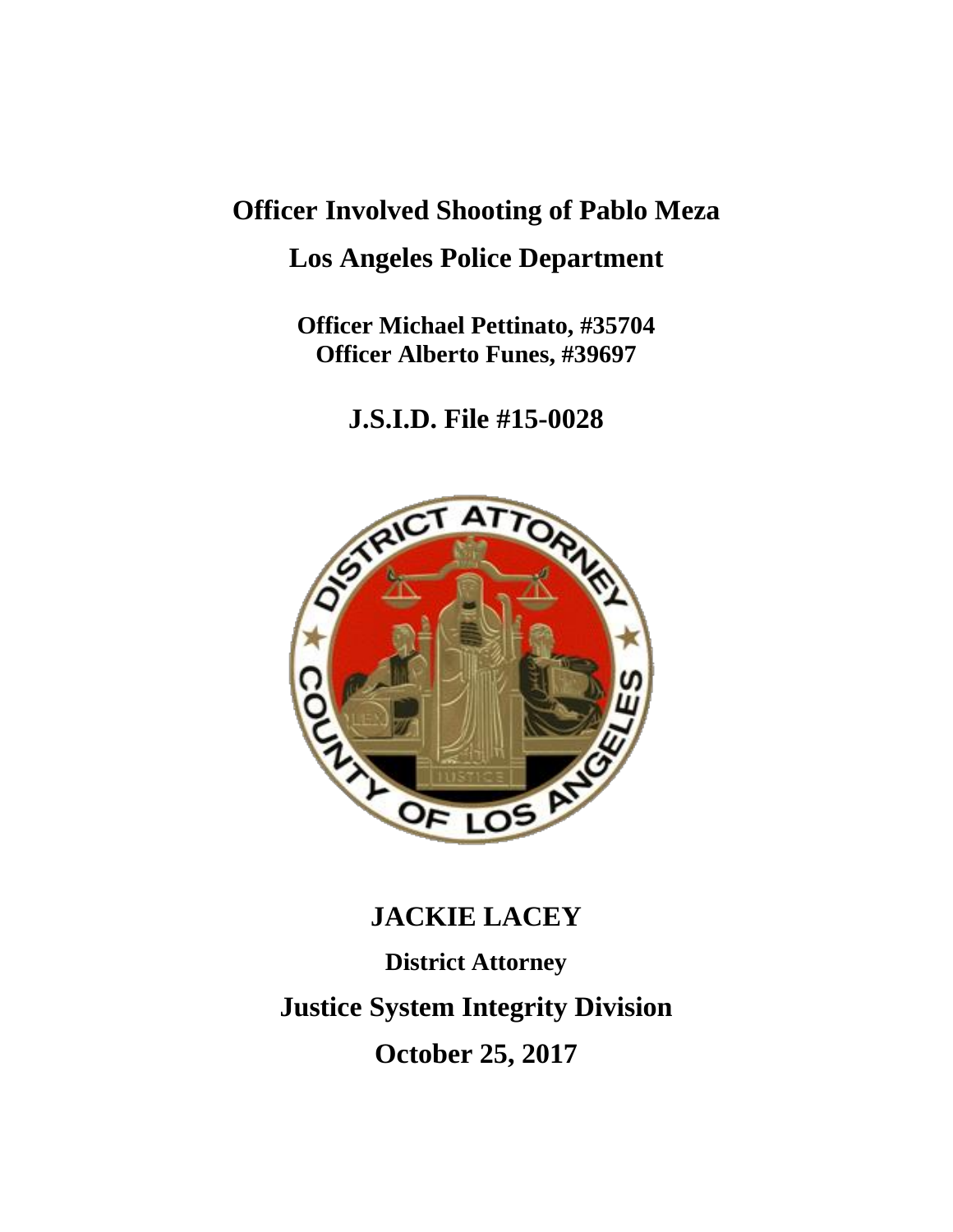#### **MEMORANDUM**

| TO:             | <b>COMMANDER ROBERT A. LOPEZ</b><br>Los Angeles Police Department<br>Force Investigation Division<br>100 West First Street, Suite 431<br>Los Angeles, California 90012 |
|-----------------|------------------------------------------------------------------------------------------------------------------------------------------------------------------------|
| FROM:           | JUSTICE SYSTEM INTEGRITY DIVISION<br>Los Angeles County District Attorney's Office                                                                                     |
| <b>SUBJECT:</b> | <b>Officer Involved Shooting of Pablo Meza</b><br>J.S.I.D. File #15-0028<br>F.I.D. File #F005-15                                                                       |
| DATE:           | October 25, 2017                                                                                                                                                       |

The Justice System Integrity Division of the Los Angeles County District Attorney's Office has completed its review of the January 17, 2015, fatal shooting of Pablo Meza by Los Angeles Police Department (LAPD) Officers Michael Pettinato and Alberto Funes. It is our conclusion that Officer Pettinato acted in lawful self-defense and defense of another at the time he fired his duty weapon, and Officer Funes acted in lawful defense of another at the time he fired his duty weapon.

The District Attorney's Command Center was notified of this shooting on January 17, 2015, at approximately 6:00 p.m. The District Attorney Response Team responded to the location. They were given a briefing and walk-through of the scene by LAPD Lieutenant Steve Lurie.

The following analysis is based on reports, transcripts of recorded interviews, video recordings, and photographs submitted to this office by the LAPD's Force Investigation Division (FID). The departmentally compelled statements of Officers Pettinato and Funes were not considered in this analysis.

#### **FACTUAL ANALYSIS**

On January 17, 2015, at approximately 5:00 p.m., Officers Michael Pettinato and Jose Ramirez were dressed in LAPD uniform and working in a marked black and white police vehicle. Ramirez was the driver and Pettinato was seated in the right front passenger's seat. While they were in the area of 5th Street and Ceres Avenue, Yadira B., Abraham B., and Gerardo H. stopped their vehicle next to the officers' patrol car and began speaking with the officers. In Spanish, they told Ramirez that a shirtless man near 7th and Mateo Streets was shooting a gun in the air. Ramirez translated this information to Pettinato, and the officers drove toward 7th and Mateo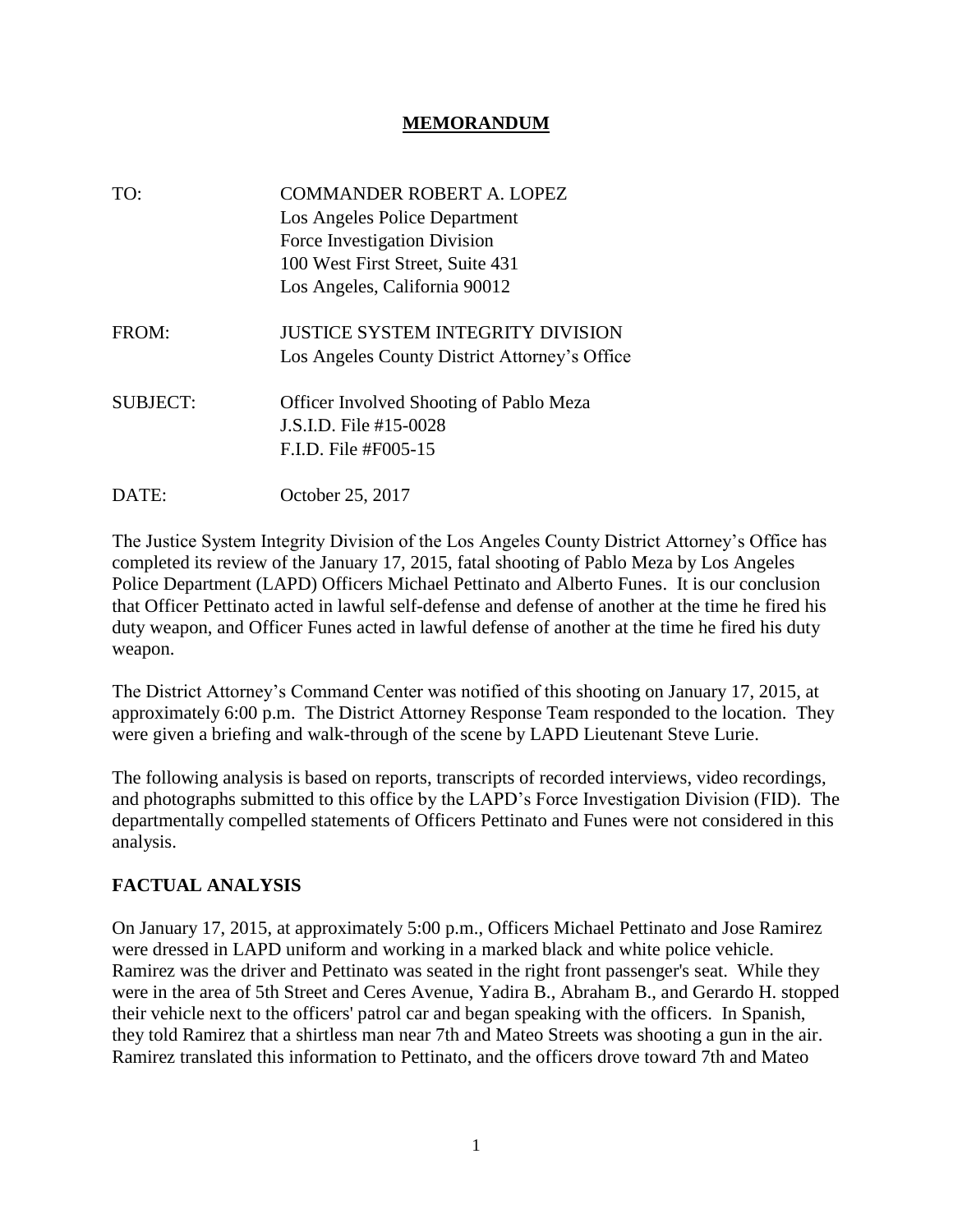Streets.<sup>1</sup> Pettinato broadcast, "Show me on a citizen flag down 5th and Ceres, a citizen is reporting a 415 man with a gun. Shots fired at 7th and Mateo…"

As Pettinato and Ramirez drove toward 7th and Mateo Streets, they were advised LAPD communications division had received additional calls regarding the same incident. Approximately 90 seconds after Pettinato's broadcast, communications division aired, "Central Units, additional on the 415 man with a gun on Mateo and 7th, Mateo and 7th. Suspect is now running eastbound on Jesse from Mateo…" Pettinato advised they were responding Code 3. Dispatch updated their broadcast, describing the suspect as "male Hispanic, no shirt, blue jeans, armed with a handgun."

Pettinato and Ramirez traveled southbound on Mateo Street to the intersection of Mateo Street and Conway Place. Ramirez stopped their vehicle facing south on Mateo Street at Conway Place. Almost immediately, the officers saw Pablo Meza standing at the northeast corner of Mateo and Jesse Streets. Meza was wearing blue jeans and no shirt, and appeared to be arguing with a man, later identified as Richard M., near Richard M.'s Mercedes Benz. Pettinato and Ramirez exited their vehicle and took cover near a catering truck parked on the west side of Mateo Street. Richard M. entered the driver's seat of his Mercedes Benz and drove northbound on Mateo Street, briefly stopping as he passed the officers. 2 Meza walked into the middle of the street.

Pettinato and Ramirez repeatedly ordered Meza to drop the weapon, put his hands up and get down on the ground. Ramirez divided his attention between Meza and the substantial pedestrian traffic in the area, and ordered the pedestrians to stay back. Ramirez saw Meza holding an object in his left hand, but was not initially able to identify the object. Ramirez told Pettinato, "He's got something in his left hand." Pettinato repeated, "He's got something in his left hand, partner." Meza paced back and forth in the street, gesturing with his arms, and speaking words which were not understood by the officers.<sup>3</sup>

At approximately this time, Newton Area Gang Enforcement Detail (GED) Officers Alberto Funes and Rene Santos arrived at the location in response to the call. Both officers were in LAPD uniform, and Funes was driving their marked black and white hybrid police vehicle. They drove north on Mateo Street and parked their vehicle on the west side of Mateo Street, north of Industrial Street and south of Jesse Street. Funes and Santos exited their vehicle, positioned themselves at the driver's side of the patrol vehicle to avoid a cross fire situation with

l

<sup>1</sup> The distance between the officers' location and 7th and Mateo Streets is approximately .7 miles.

<sup>&</sup>lt;sup>2</sup> The investigation determined that Meza unsuccessfully attempted to steal Richard M.'s Mercedes Benz. However, at the time of this incident, the officers did not know what relationship existed between Richard M. and Meza. For that reason, Ramirez split his attention between Meza and Richard M.

<sup>3</sup> Volkert B. heard Meza yell, "I want an open casket. I want an open casket. Shoot me in the chest." Rebecca S. described Meza as "begging" the officers to shoot him and saying he wanted an open casket. Anthony H. heard Meza say, "What are you scared of?" Richard M. heard Meza say, "What are you afraid of?" Christopher P. heard Meza yell, "What are you waiting for?"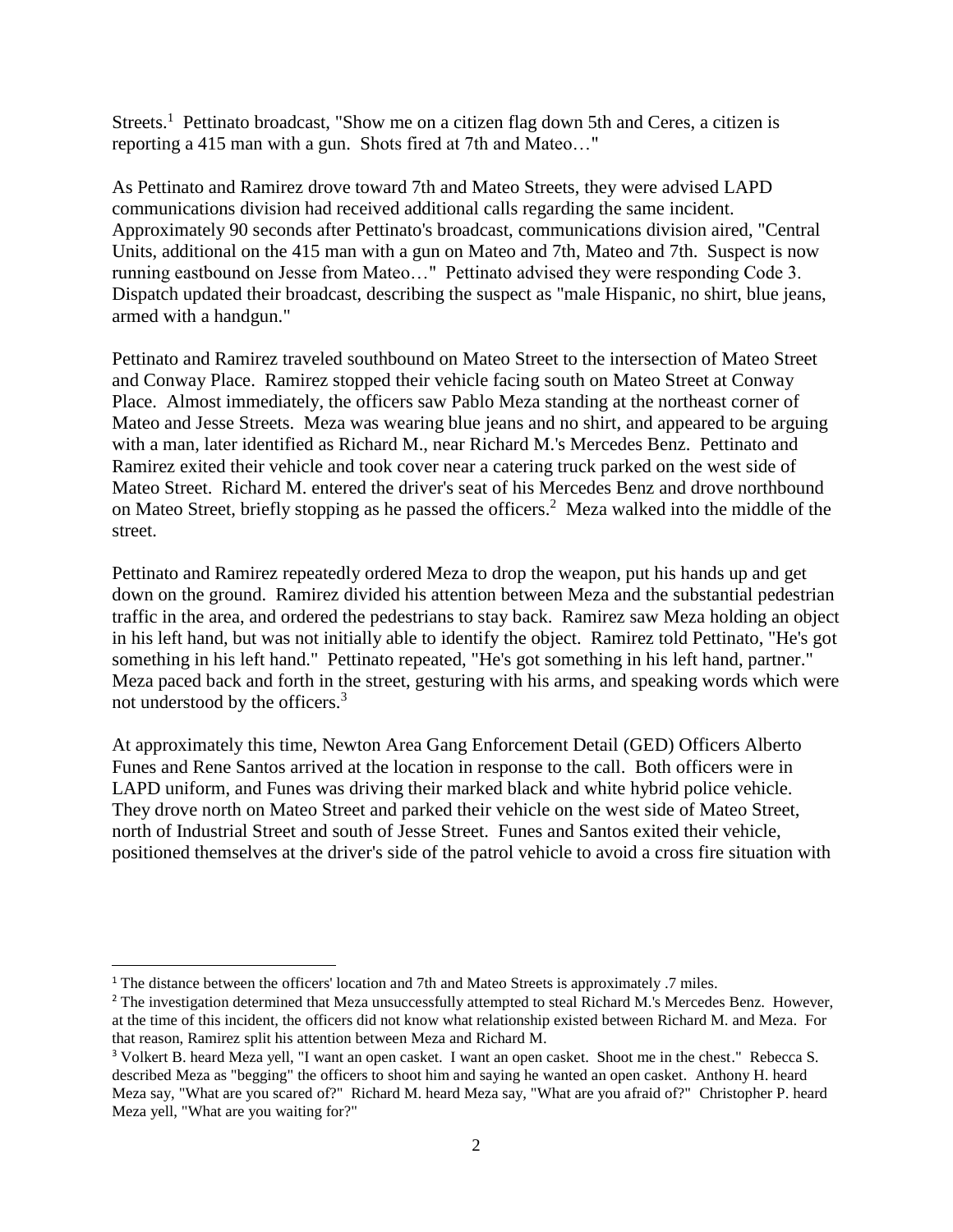Pettinato and Ramirez, and looked northeast. Santos and Funes saw Meza in the middle of Mateo Street holding a handgun in his left hand. $4$ 



*Figure 1 Photo taken by Carrie K. depicting Meza holding the gun with his arms outstretched.*

Meza knelt on the street and, at one point, extended his arms out to his side parallel to the ground. Meza dropped his left arm down, briefly placing the gun on the street next to him. Meza picked up the gun and extended his left arm, pointing the gun at Pettinato and Ramirez. Ramirez yelled, "Partner, he's pointing the gun at us! He's pointing the gun!" In response, Pettinato fired three rounds from his service weapon and Funes discharged one round from his service weapon.<sup>5</sup> Meza went to the ground face-first. The handgun fell from his hand and landed just adjacent to his left side.<sup>6</sup>

 $\overline{a}$ 

<sup>4</sup> Although Funes' statement was not reviewed, Santos communicated to Funes that Meza had a gun as Santos exited the police vehicle. Funes responded, "Yes, I see the gun." Santos looked through the scope on his rifle and emphasized to Funes, "It's a real gun! It's a real gun!"

<sup>&</sup>lt;sup>5</sup> Santos placed his finger on the trigger of his rifle, but Meza went to the ground before Santos had time to fire his weapon. Ramirez indicated he did not fire his weapon because "my partner was right in front of me. I didn't feel safe." Some witnesses in the area believed Meza fired at the officers first. The physical evidence indicates that Meza did not fire at the officers.

<sup>6</sup> A video recording entitled "A John Dingler Moviette - LAPD Kills Innocent Gunman Downtown LA, South of Seventh" was reviewed, which recorded part of the incident. The movie is edited, includes a soundtrack in the background, and written and verbal commentary as it progresses. The recording was taken from south of Funes and Santos' patrol vehicle, and depicts Funes firing his weapon. Meza's actions at that time are not clearly depicted because the officers' patrol vehicle obstructs the camera's view. However, it appears Meza begins to go to the ground just prior to Funes firing his weapon.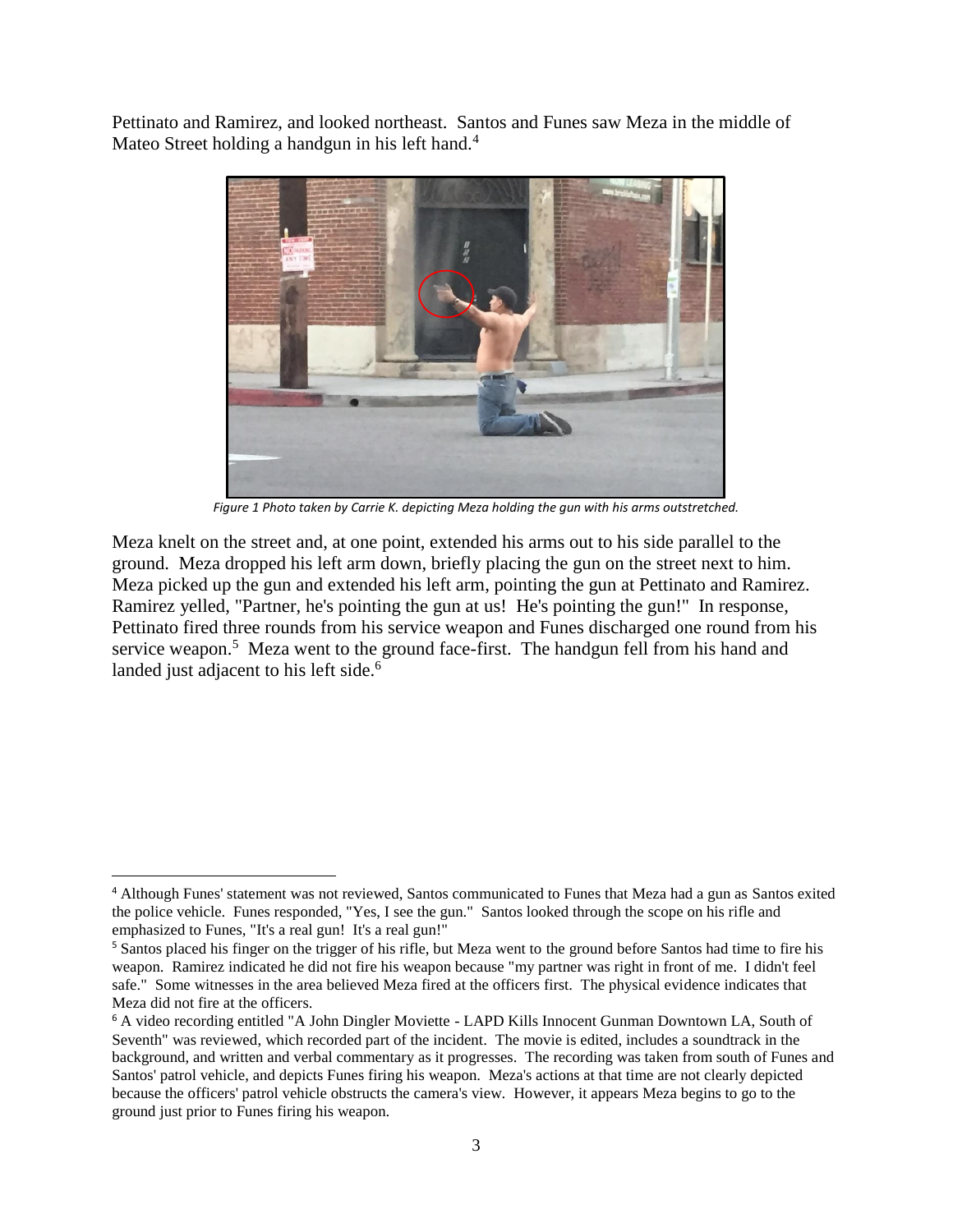

*Figure 2 Diagram depicting Pettinato and Funes' locations.*

Due to the proximity of the handgun to Meza, paramedics waited to assist until LAPD determined it was safe. A tactical team was ordered to coordinate the approach to Meza. Several Metropolitan K-9 units were called to the scene, as was an armored vehicle. Prior to approaching Meza, a single less-lethal beanbag round was fired at him. Meza did not react to this round. Officer Thomas Call ordered his K-9, Max, to approach Meza. Max pulled Meza by his pants, creating some distance between Meza and the gun. Officers approached and secured the scene. Paramedics arrived at the location and pronounced Meza dead.

On January 19, 2015, Deputy Medical Examiner Ogbonna Chinwah, M.D., conducted an autopsy on Meza. Meza suffered a fatal gunshot wound to the chest and a non-fatal gunshot wound to the left thigh. The trajectory of the gunshot wound to the chest was left to right, front to back, and upward. The trajectory of the gunshot wound to the left leg was left to right and back to front. Dr. Chinwah ascribed the cause of death as multiple gunshot wounds.

Pettinato and Funes were each armed with a department issued Glock .40 caliber Model 22 semiautomatic handgun. Both officers kept their duty weapons loaded with sixteen rounds. After the incident, Pettinato's firearm contained a total of thirteen live rounds and Funes firearm contained a total of fifteen live rounds. Three discharged cartridge casings were recovered near Pettinato's shooting location and were determined to have been fired from Pettinato's duty weapon. A single cartridge casing was recovered near Funes' shooting location and determined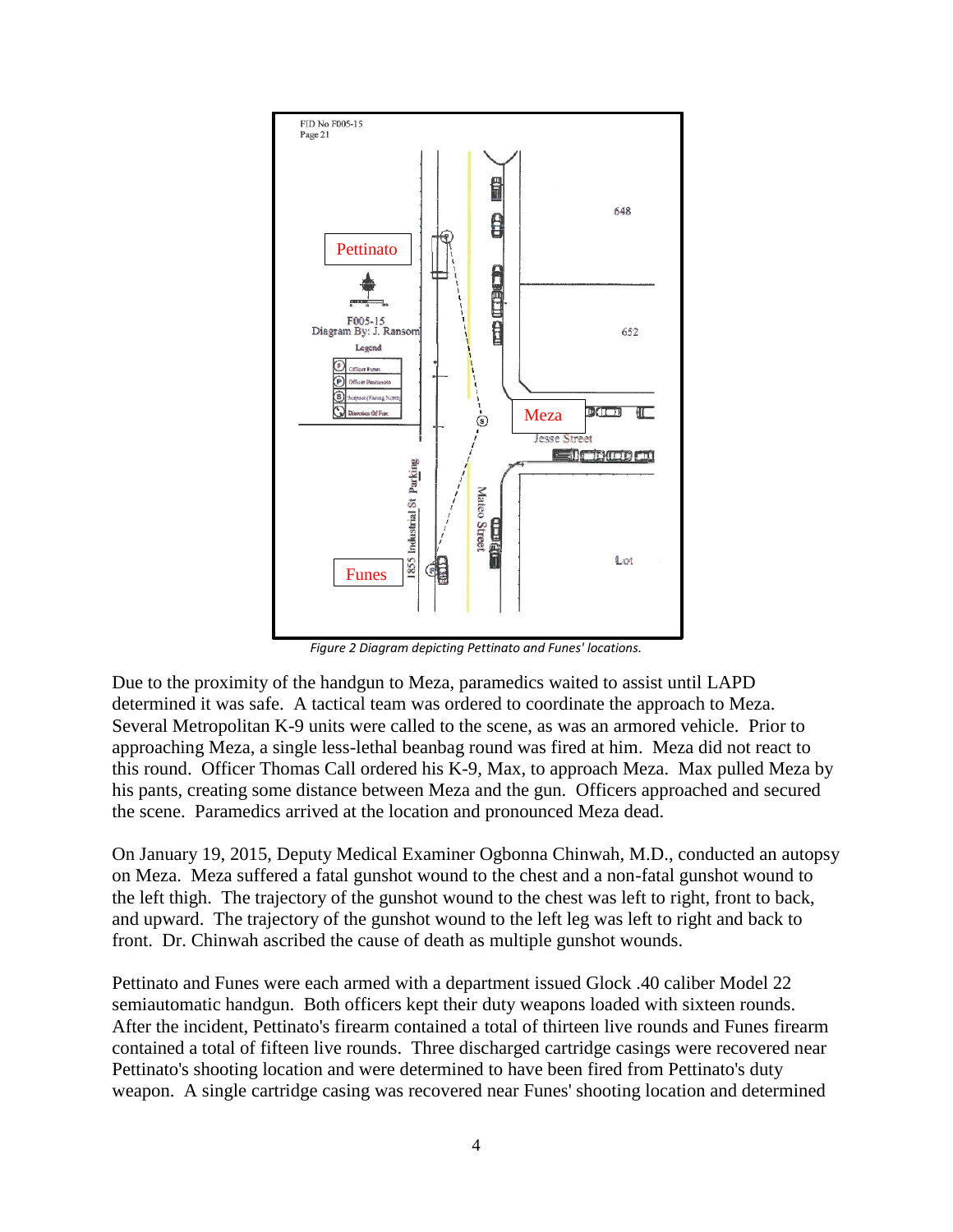to have been fired from Funes' duty weapon. Pettinato fired his weapon three times and Funes discharged his firearm one time.

Meza was armed with a .380 caliber semiautomatic handgun. When recovered, the gun was unloaded and did not have a magazine inserted into the well. The pistol's grips were missing, and the trigger, safety, and disconnector were not attached to the gun, but were recovered in the street. An empty magazine and four live .380 caliber rounds, each containing a firing pin strike, were removed from Meza's right front pants pocket.<sup>7</sup> A single .380 caliber cartridge case was located near the intersection of Mateo and 7th Streets. LAPD Scientific Investigation Division compared the .380 cartridge case with the four live .380 caliber rounds recovered from Meza's pants pocket, and determined the cartridge case and the live rounds were cycled through the same firearm. Meza's pistol was not functional and was unable to be test fired.<sup>8</sup>



*Figure 3 Meza's gun recovered at the scene*

The investigation determined that Meza, armed with a .380 caliber handgun, fired his gun into the air near Mateo and 7th Streets. Meza tried to fire his gun into the air additional times, but his gun would not discharge. Meza then walked to the intersection of Mateo and Jesse Streets. Several witnesses fled the area and dialed 9-1-1.

Richard M. stopped his Mercedes Benz in a red zone on Mateo Street while waiting for his friend to join him. Meza walked to the passenger's side of Richard M.'s car, hit the hood, and told him, "I'm taking the car. Just lend me your car." Richard M. was confused by Meza's behavior. Meza approached the driver's side of the car, opened the door, and tried to enter the driver's seat as he "ushered" Richard M. out of the car. Richard M. realized Meza was trying to steal his car and told him, "No, you're not taking the car." At that time, Richard M. heard Officers Pettinato

 $\overline{\phantom{a}}$ 

<sup>&</sup>lt;sup>7</sup> A firing pin strike is caused when a cartridge is positioned in the chamber of the weapon and the trigger is pulled, but the firing pin does not hit the primer with sufficient force to cause the gun to fire.

<sup>&</sup>lt;sup>8</sup> It appears that Meza fired his gun one time while in the area of Mateo and Seventh Streets. At some point after firing the gun, the gun became inoperable.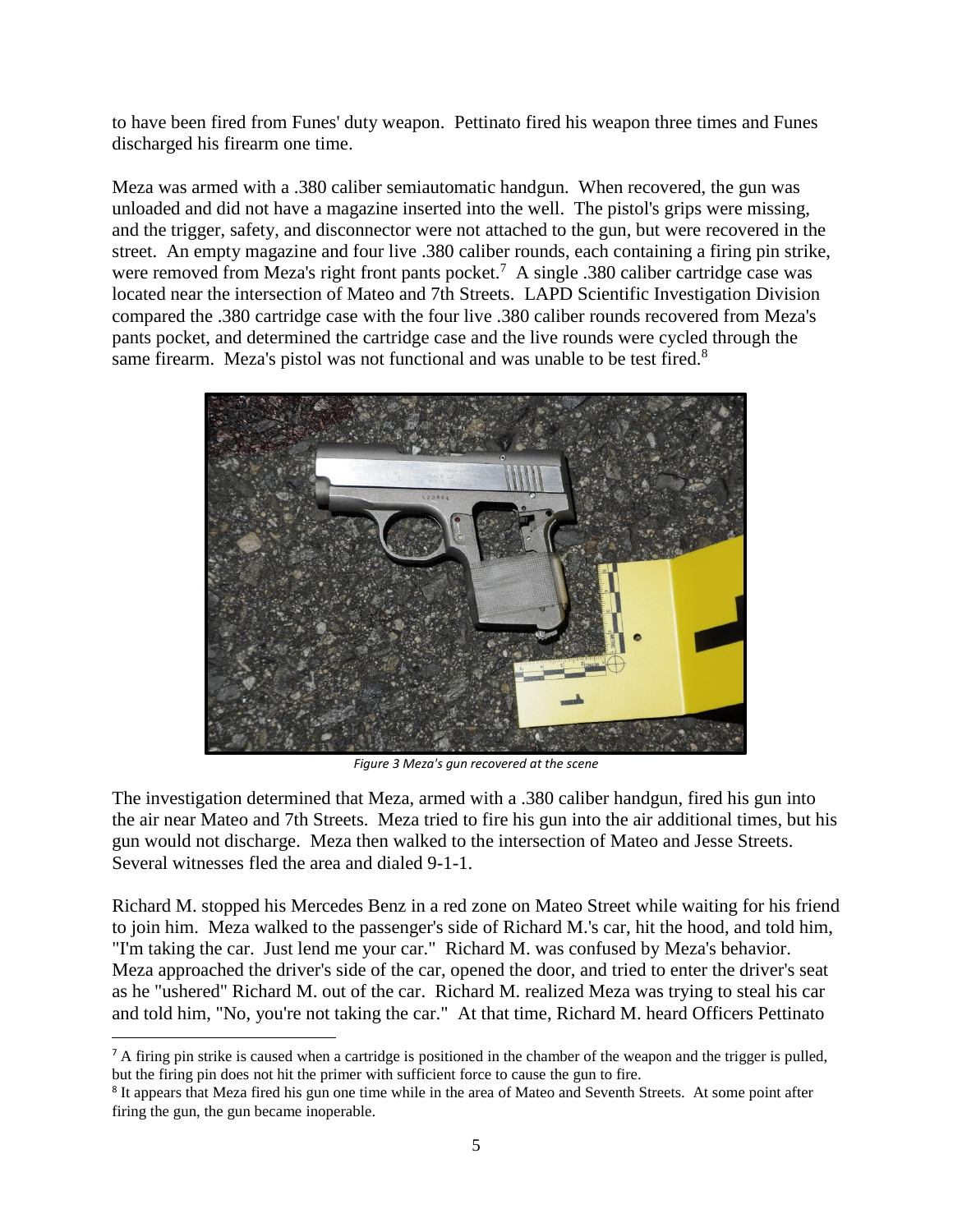and Ramirez, who were positioned north of his location, yell "something" at Meza, and Meza directed his attention toward the officers. $9$  As he turned his attention from Richard M. to the officers, Meza drew a handgun.<sup>10</sup>

Meza walked into the middle of the street, waving and gesturing with the gun. Richard M. turned on the ignition and drove north, past Pettinato and Ramirez. Richard M. attempted to communicate to the officers that he was not "part of it" and that Meza "was trying to take [his] car." However, the officers did not understand Richard M.'s words or gestures.

Numerous witnesses watched as Meza began yelling at Pettinato and Ramirez, and Funes and Santos arrived and parked their car south of the incident location. Meza got down on his knees while still in the middle of the street. Meza gestured with the gun, and, at some point, extended both arms out to his side, still holding the gun. Meza dropped his left arm down and held his right arm above his head, and briefly placed his gun on the ground. Meza picked up the gun, and with the gun in his left hand, extended his arm, pointing the gun at Pettinato and Ramirez.<sup>11</sup> In response, Pettinato and Funes fired their duty weapons.

### **CONCLUSION**

 $\overline{a}$ 

"The 'reasonableness' of a particular use of force must be judged from the perspective of a reasonable officer on the scene, rather than the 20/20 vision of hindsight…The calculus of reasonableness must embody allowance for the fact that police officers are often forced to make split-second judgments—in circumstances that are tense, uncertain, and rapidly evolving—about the amount of force that is necessary in a particular situation." Graham v. Connor (1989) 490 U.S. 386, 396-397.

Actual danger is not necessary to justify the use of deadly force in self-defense. If one is confronted by the appearance of danger which one believes, and a reasonable person in the same position would believe, would result in death or great bodily injury, one may act upon those circumstances. The right of self-defense is the same whether the danger is real or merely apparent. People v. Toledo (1948) 85 Cal.App.2d 577.

According to the law in California, a person acted in lawful self-defense if (1) he reasonably believed that he was in imminent danger of being killed or suffering great bodily injury; (2) he reasonably believed that the immediate use of deadly force was necessary to defend against that danger; and (3) he used no more force than was reasonably necessary to defend against that danger. CALCRIM No. 505. The People have the burden of proving beyond a reasonable doubt that a person did not act in lawful self-defense or defense of another. If the People fail to meet this burden, a jury must find the defendant not guilty. CALCRIM No. 3470.

<sup>&</sup>lt;sup>9</sup> Several witnesses heard the officers commanding Meza to get down and drop the weapon.

<sup>&</sup>lt;sup>10</sup> Richard M. thought, "Oh man. I'm in the middle of this. It's like I'm kind of trapped.... [Meza] walked behind me and behind my Mercedes and was trying to like figure out what he should do. So I'm kind of caught between the police and him…"

<sup>&</sup>lt;sup>11</sup> Investigators interviewed dozens of witnesses as part of the investigation. While most witnesses saw only part of the incident, several individuals, including Richard M., Michael C., Volkert B., Rebecca S., Christopher P., and Jose A., saw Meza point a gun at the officers.